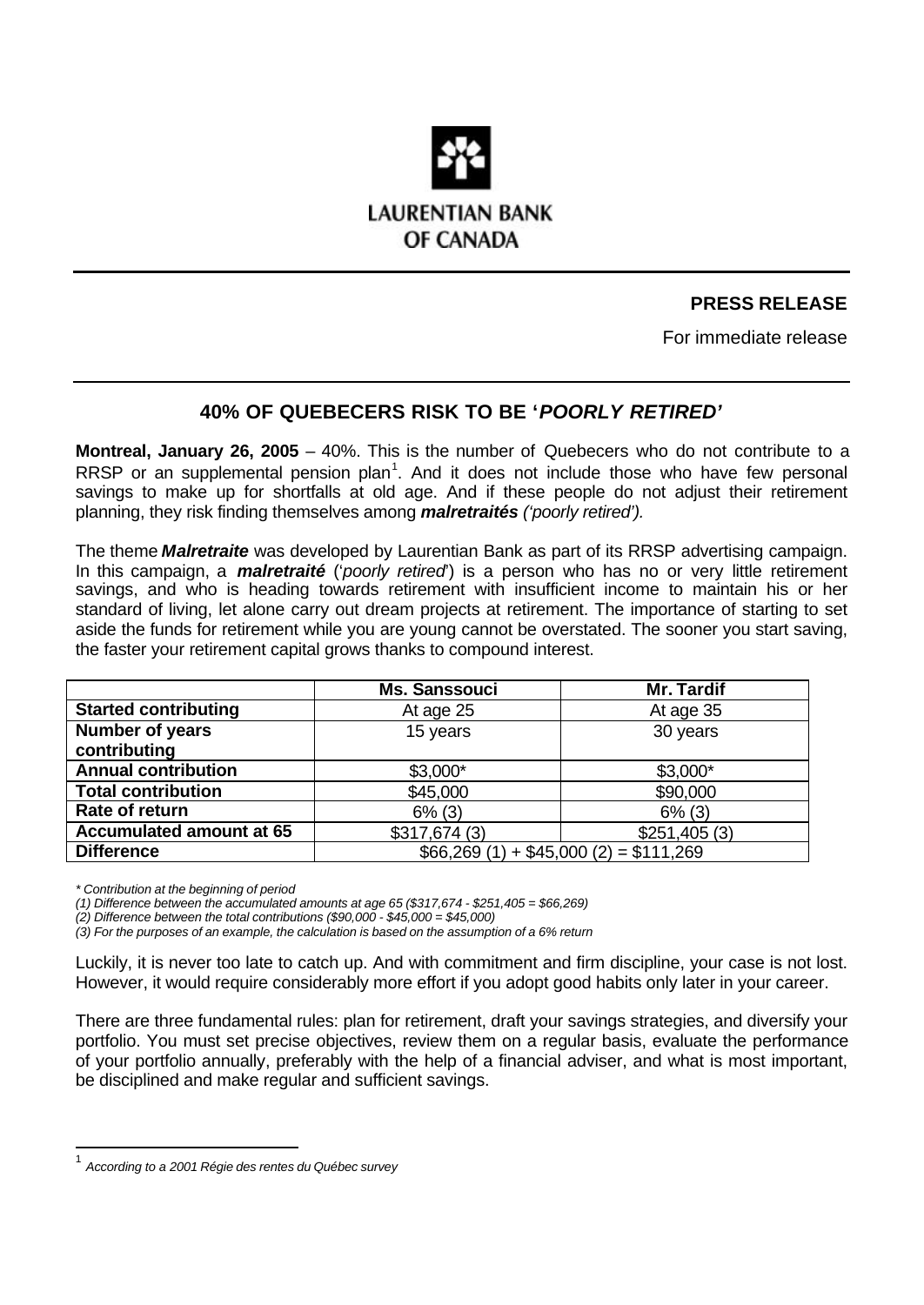Theory aside, very few people actually ask the right questions. Laurentian Bank believes that you should ask yourself the following three essential questions:

### *1) When do I want to retire? At age 60? At age 65?*

Most people hope to take earlier retirement, but few of them have actually set the retirement age for themselves. When do you want to leave the job market? Will it be at 60 or 65?

You must know that if you choose early retirement, there may be a financial cost. In fact, considering only income from public pension plans, in the case of an individual whose average annual employment earnings increased each year at the same rate as the Quebec Pension Plan (QPP) maximum pensionable earnings (\$40,500 in 2004), the annual pension paid if he or she retired at age 60 may be \$10,000 smaller than the pension this individual would be entitled to if retired at age 65.

Why? Because at age 60, you are entitled only to an adjusted pension under the QPP. The QPP pension is reduced by 6% for each year of retirement preceding your 65<sup>th</sup> birthday. This reduction is permanent for the whole duration of retirement. Moreover, if eligible, you will start receiving the federal Old Age Security pension and the Guaranteed Income Supplement beginning only at age 65.

|                                       | Single individual, age 60 | Single individual, age 65 |
|---------------------------------------|---------------------------|---------------------------|
| Average annual employment<br>earnings | Annual total*             | <b>Annual total</b>       |
| \$15,000                              | \$2,625                   | \$14,130                  |
| \$20,000                              | \$3,500                   | \$14,775                  |
| \$25,000                              | \$4,375                   | \$15,380                  |
| \$30,000                              | \$5,250                   | \$16,005                  |
| \$35,000                              | \$6,125                   | \$16,630                  |
| \$40,000                              | \$6,839                   | \$17,140                  |
| \$45,000                              | \$6,839                   | \$17,140                  |
| \$50,000                              | \$6,839                   | \$17,140                  |

### **Public Pension Plan Payment in 2004**<sup>2</sup>

\* The QPP pension is reduced by 6% for each year of retirement prior to age 65, the Old Age Security pension and the Guaranteed Income Supplement would be paid after age 65.

### *2) Do I want to travel the world when I retire?*

Unfortunately, your dream retirement years may turn into long years of drag. Instead of all these wonderful trips, a significant decrease in income, which may become a harsh reality for those who did not take the time to define their retirement goals, will put them on a strict budget and hinder their plans. For some people, retirement would not be what they hoped for. It is therefore essential to ask yourself what kind of lifestyle you would like to have at retirement and what projects you long for.

#### *3) Will I live to be 100?*

l

Will you be one of the veterans who live to be 100? If so, will your savings be enough to provide for a suitable standard of living? As life expectancy goes up, people will be living longer in the future. And a longer life means that you must have more savings for your retirement because it is going to be a longer one too.

If you want to avoid becoming a *malretraité*, take the time – as soon as possible – to map out your retirement.

<sup>2</sup> *Guide to Financial Planning for Retirement by the Régie des rentes du Québec – 2004-2005 Edition*